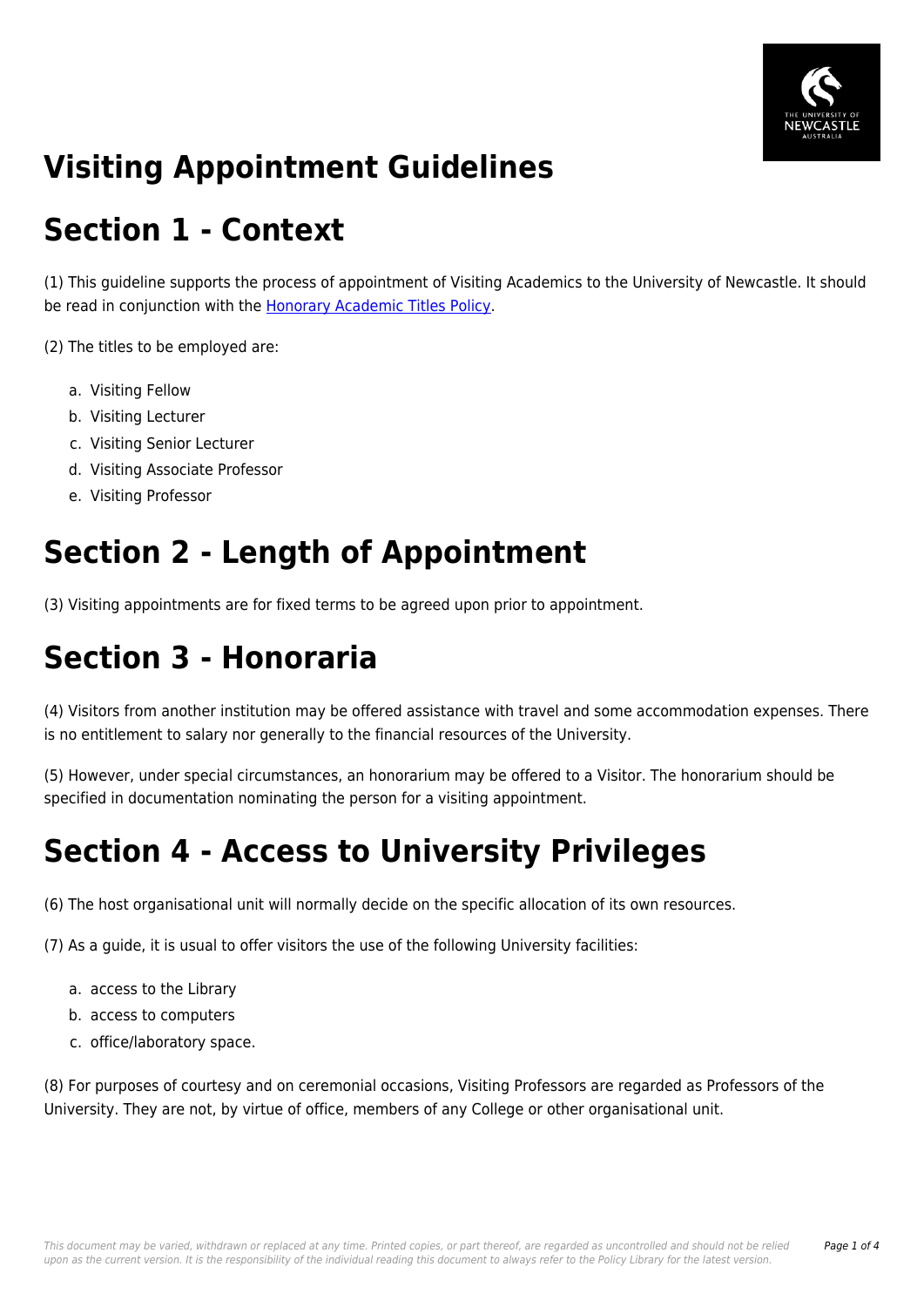# **Section 5 - Recommendation**

(9) Visiting appointments are approved by the Pro Vice-Chancellor of the relevant College. Wherever possible the appointment is to be at the same level as that held at the home institution. Recommendations to the Pro Vice-Chancellor of proposed visits should include the following:

- a. Name, curriculum vitae, and present appointment;
- b. Details of the academic activities to be carried out by the nominee;
- c. Details of the University facilities to be made available to the nominee;
- d. Length of the appointment.

(10) Following the appropriate approval, the College or SchoolOffice will advise the nominee of the appointment in writing. The letter will include details of any academic activities to be carried out, and the facilities to be made available to the nominee.

### **Section 6 - Immigration Procedures**

(11) Academic Visitors whose primary purpose of stay is to observe or participate (without remuneration other than for living expenses and travel costs) in research projects at the invitation of the University of Newcastle should apply for the appropriate visa.

(12) For visits of less than 3 months duration the visitor should apply for an Electronic Travel Authority / Business Visa (Sub-Class 956, 977 or 456). The application forms are available from the [Department of Immigration and Border](https://policies.newcastle.edu.au/download.php?id=11&version=1&associated) [Protection](https://policies.newcastle.edu.au/download.php?id=11&version=1&associated).

(13) For visits of 3 months or more (up to a maximum of 12 months) the University is required to nominate the Visitor and the Visitor is required to apply for Sub-Class 419 Visiting Academic Visa. Details of the nomination process and application forms are available from the Human Resource Services Immigration section.

(14) The visitor must be sent a letter of invitation (see clause 15 and 16 below). The letter should provide the following details:

- a. the period for which the invitation is extended;
- b. the applicant's proposed activities in Australia; and
- c. proposed contributions by the University to the visitor including expenses, if any.

(15) For visits of less than 3 months the letter of invitation should be sent from the Head of School on behalf of the Chief People and Culture Officer. A copy of this letter should be sent to Human Resource Services.

(16) For visits of 3 months or more (up to a maximum of 12 months) the letter of invitation will be sent by the Director, Human Resources with the nomination.

(17) The visa application fee is a charge against the nominating academic/host organisational unit. Immigration fees are available from the [Department of Immigration and Border Protection](https://policies.newcastle.edu.au/download.php?id=11&version=1&associated) ([Fees and Charges for Visas](https://policies.newcastle.edu.au/download.php?id=140&version=1&associated)).

(18) Academic Visitors who receive remuneration, e.g. a fellowship, salary, stipend, grant, scholarship, award or allowance, other than for living expenses/travel costs) from the University of Newcastle should apply for an alternative visa type, depending on their individual circumstances.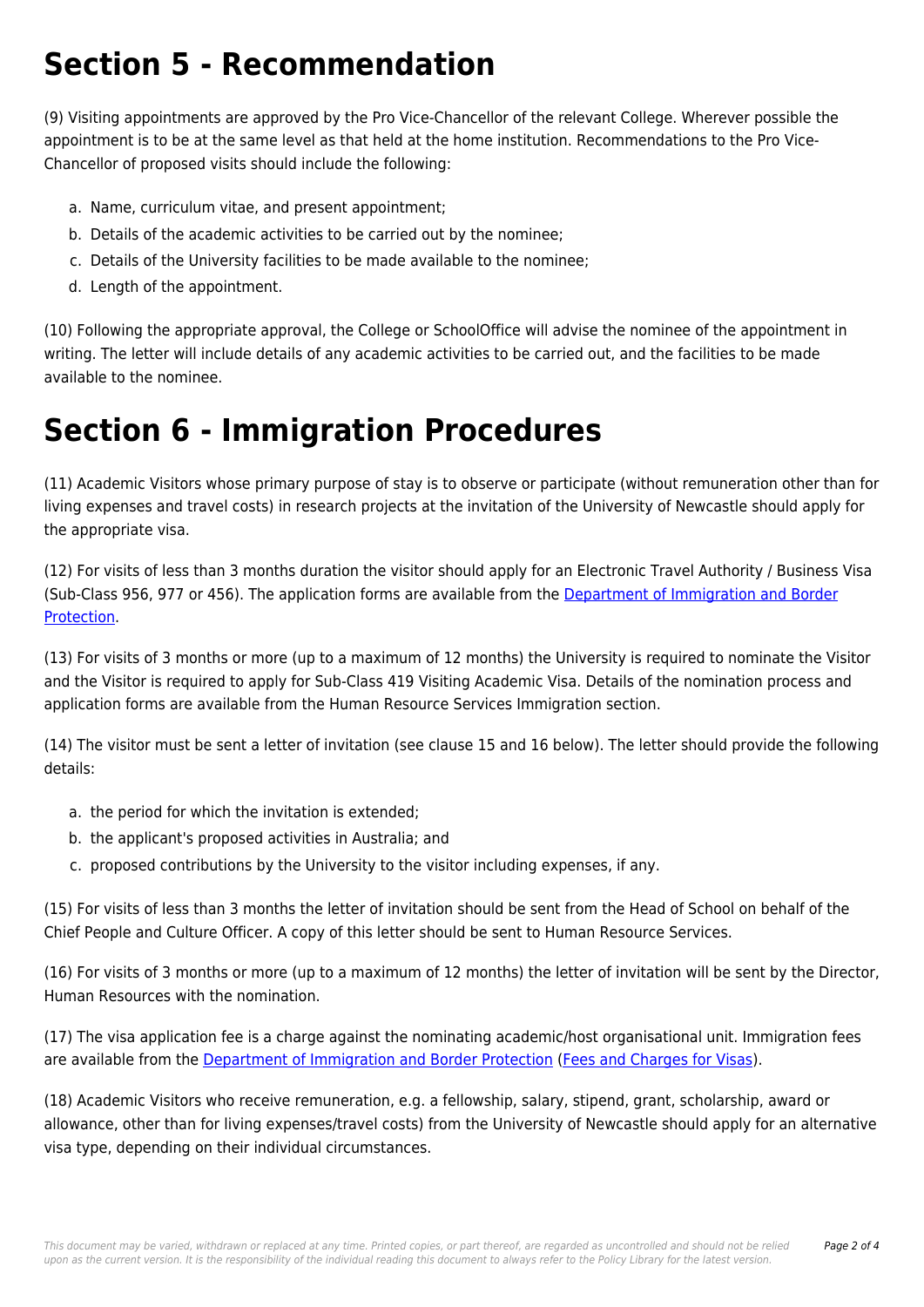## **Section 7 - Insurance for Overseas Visitors**

(19) Academic Visitors are covered by the University's personal accident and public liability insurance policies. As Academic Visitors are not staff of the University, they are not covered by workers' compensation insurance. Academic Visitors should make their own provision for workers' compensation insurance.

(20) Visiting appointees holding a visa must maintain suitable health insurance for the duration of stay in Australia (i.e. Medicare/private health insurance).